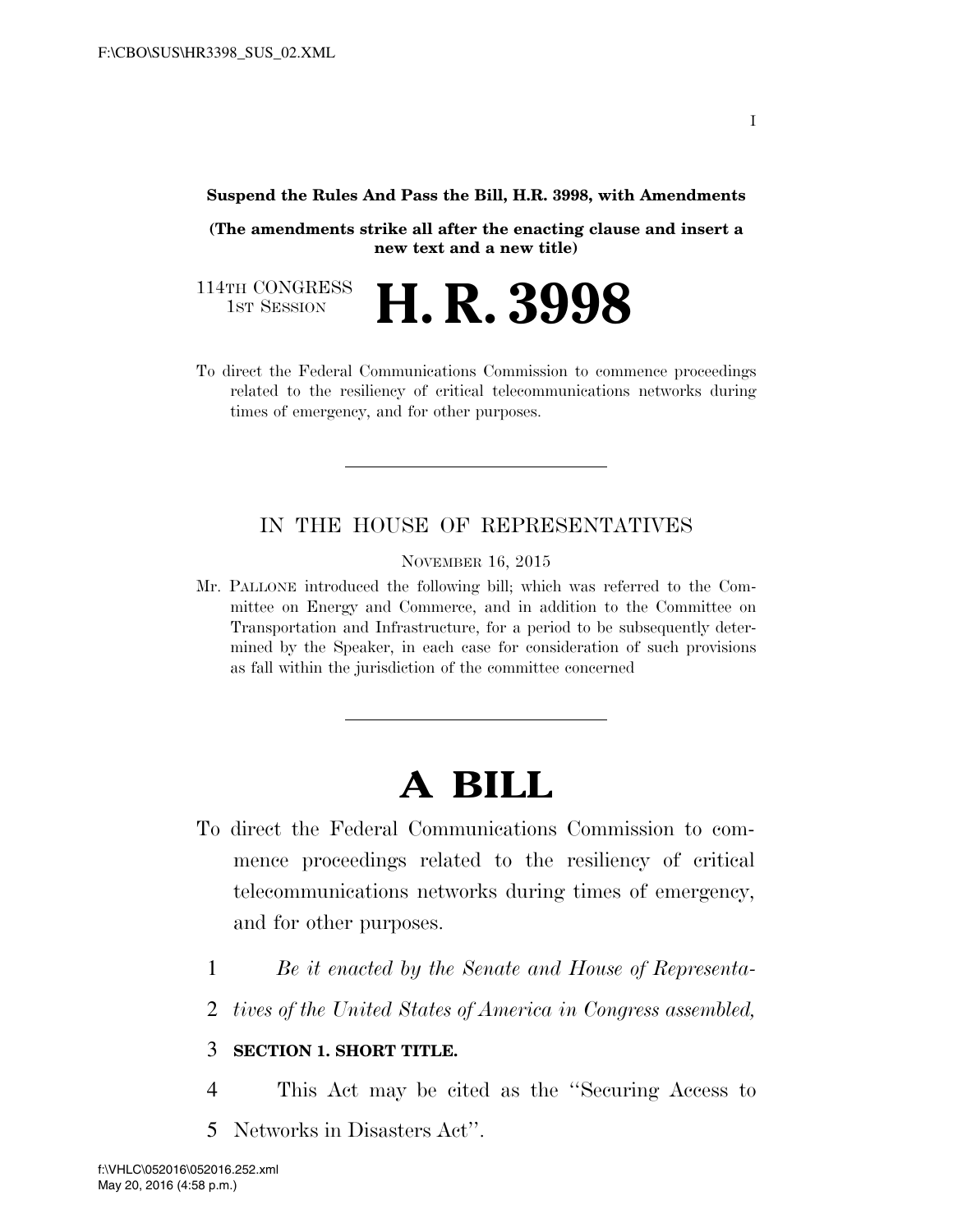#### **SEC. 2. STUDY ON NETWORK RESILIENCY.**

2 Not later than 36 months after the date of enactment of this Act, the Commission shall submit to Congress, and make publically available on the Commission's website, a study on the public safety benefits and technical feasibility and cost of—

 (1) making telecommunications service pro- vider-owned WiFi access points, and other commu- nications technologies operating on unlicensed spec- trum, available to the general public for access to 911 services, without requiring any login credentials, during times of emergency when mobile service is unavailable;

 (2) the provision by non-telecommunications service provider-owned WiFi access points of public access to 911 services during times of emergency when mobile service is unavailable; and

 (3) other alternative means of providing the public with access to 911 services during times of emergency when mobile service is unavailable.

**SEC. 3. ACCESS TO ESSENTIAL SERVICE PROVIDERS DUR-**

## **ING FEDERALLY DECLARED EMERGENCIES.**

23 Section  $427(a)(1)(A)$  of the Robert T. Stafford Dis- aster Relief and Emergency Assistance Act (42 U.S.C.  $25 \quad 5189e(a)(1)(A)$  is amended by striking "telecommuni-cations service'' and inserting ''wireline or mobile tele